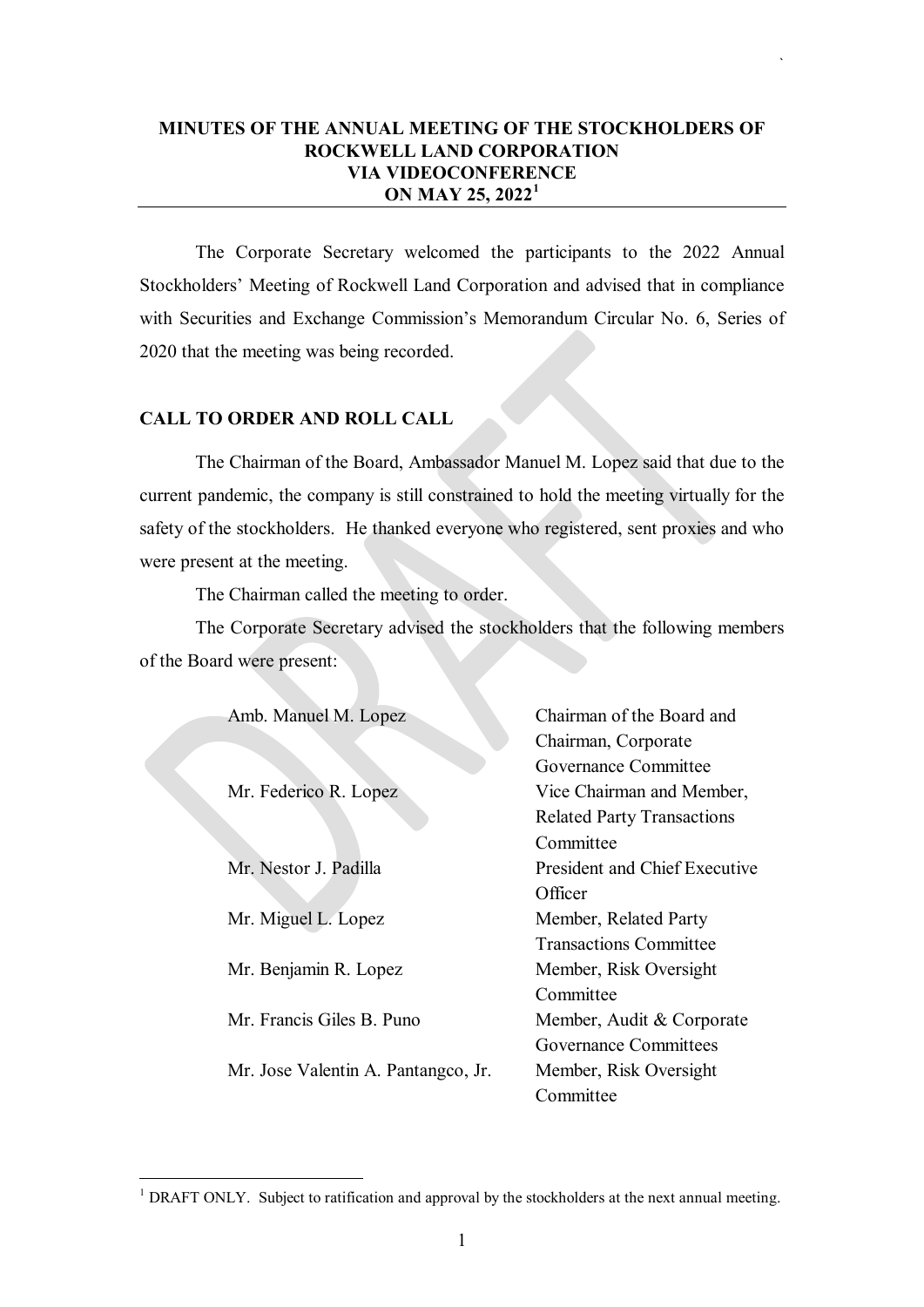| Mr. Oscar J. Hilado        | Chairman, Audit Committee and       |
|----------------------------|-------------------------------------|
|                            | Member, Corporate Governance        |
|                            | & Risk Oversight Committees         |
| Mr. Monico V. Jacob        | Chairman, Related Party             |
|                            | Transactions Committee and          |
|                            | Member, Audit & Risk Oversight      |
|                            | Committees                          |
| Amb. Albert F. Del Rosario | Chairman, Risk Oversight            |
|                            | Committee and Member, Related       |
|                            | <b>Party Transactions Committee</b> |

`

The Corporate Secretary further stated that Mr. Manuel L. Lopez, Jr., the Board Adviser, was present at the meeting as well as the following members of senior management:

| Name                       | Position                                                |
|----------------------------|---------------------------------------------------------|
| Valerie Jane L. Soliven    | <b>Executive Vice President and Chief Revenue</b>       |
|                            | Officer                                                 |
| Ellen V. Almodiel          | Executive Vice President, Chief Finance and             |
|                            | <b>Compliance Officer</b>                               |
| Davy T. Tan                | Senior Vice President, Business and Project             |
|                            | Development                                             |
| Ma. Lourdes L. Pineda      | Senior Vice President, Business Development             |
|                            | and Project Director, Bacolod                           |
| Christine T. Coqueiro      | Vice President, Retail Development                      |
| Jesse S. Tan               | Vice President, Office Development                      |
| Angela Marie B. Pagulayan  | Vice President, Property Management                     |
| Jovie Jade V. Lim-Dy       | Vice President and Project Director, Rockwell           |
|                            | Carmelray                                               |
| Alexis Nikolai S. Diesmos  | Vice President, Project Development                     |
| Vienn Tionglico-Guzman     | Vice President and Project Director, Cebu               |
| Samantha Joyce G. Castillo | Vice President, Marketing and Retail Operations         |
| Romeo G. Del Mundo Jr.     | <b>Assistant Vice President and Chief Audit Officer</b> |
| Stella May A. Fortu        | Assistant Vice President, Corporate Planning            |
|                            | and Chief Risk Officer                                  |
| Sherry Rose I. Lorenzo     | Assistant Vice President, Finance and                   |
|                            | Accounting and Comptroller                              |
| Geraldine B. Brillantes    | Assistant Vice President and General Manager,           |
|                            | Rockwell Leisure Club                                   |
| Enrique I. Quiason         | <b>Corporate Secretary</b>                              |
| Esmeraldo C. Amistad       | <b>Asst. Corporate Secretary</b>                        |
|                            |                                                         |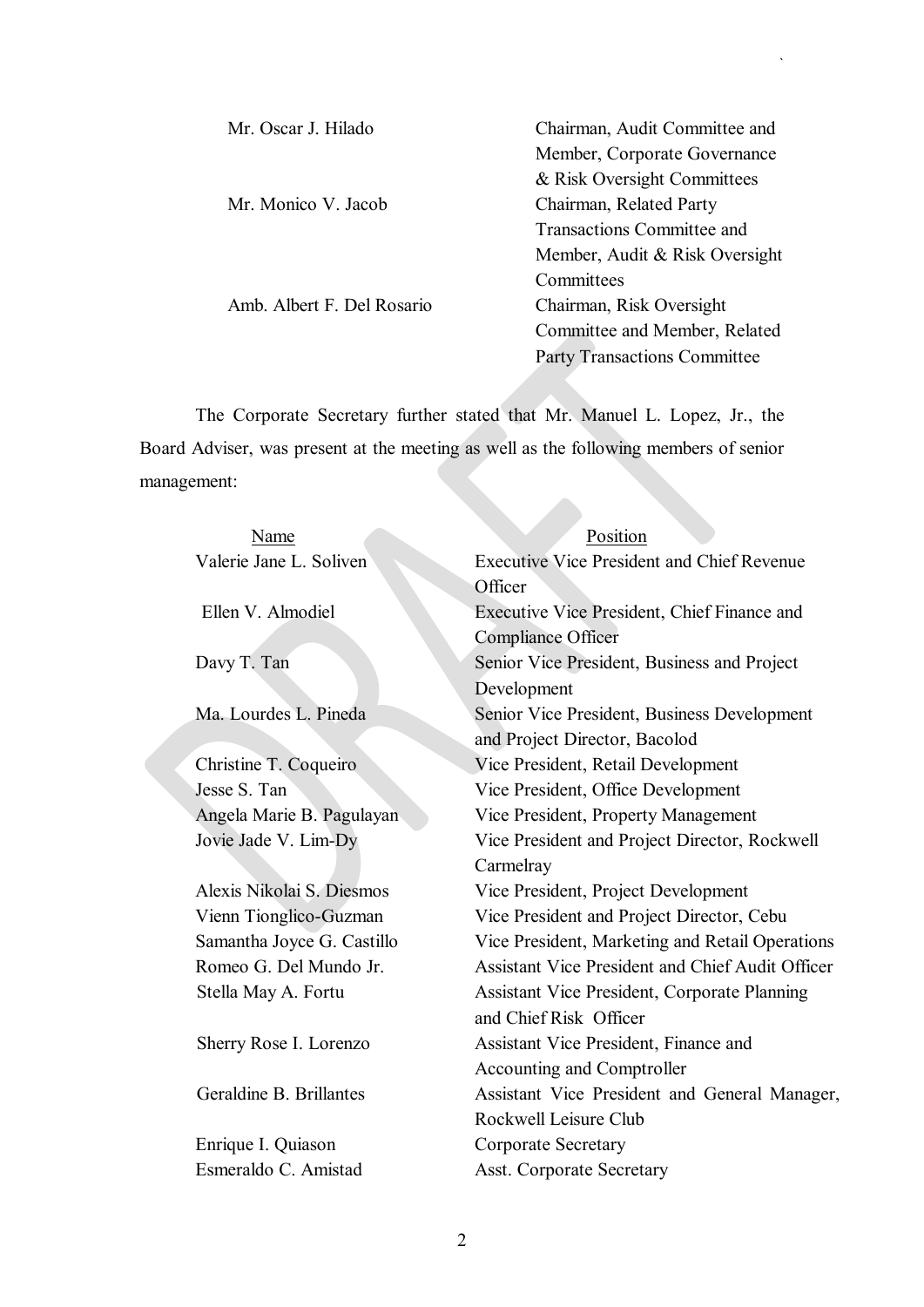Also present was Ms. Gaile A. Macapinlac, representing the external auditors of the Corporation, SyCip, Gorres, Velayo & Co.

`

#### **PROOF OF NOTICE**

The Corporate Secretary confirmed that he had caused notices of this annual meeting to be published in accordance with applicable regulations of the Securities and Exchange Commission (SEC). In compliance with the SEC's requirements, the notice and agenda of the meeting were published in the Philippine Daily Inquirer and The Philippine Star, both being newspapers of general circulation, last May 5 to 7, 2022 respectively in both printed form and online. The meeting materials including the Notice and Agenda, Explanation of the Agenda Items, Definitive Information Statement, Registration and Validation Procedures including the Voting, the Management Report, and the Audited Financial Statements together with the quarterly financials were also posted in the Philippine Stock Exchange's Edge Disclosure System and in the company's website. He confirmed his execution of a Certificate attesting to this fact. The Chairman instructed the Corporate Secretary to append that Certificate to the original minutes of the meeting.

## **DETERMINATION OF QUORUM/GROUND RULES**

Upon the inquiry of the Chairman, the Corporate Secretary reported that out of the 6,116,762,198 common shares and the 2,750,000,000 voting Preferred Shares issued and outstanding, there were present virtually or represented by proxy 5,311,292,833 shares of the common stock and 2,750,000,000 voting Preferred Shares representing 90.92% of the issued and outstanding voting stock of the Corporation.

There being a quorum, the Chairman declared the meeting open for the transaction of business and then requested the Corporate Secretary to discuss the procedure and rules to be observed for the meeting.

The Corporate Secretary explained that under the Company's Articles of Incorporation, all Common and voting Preferred shares have full voting rights. Except for delinquent stock, all Common and voting Preferred stockholders of record as of March 24, 2022 are entitled to register and vote the number of shares in their name as of the record date. The Notice and Agenda as published includes an explanation of the agenda items. As stated in the Registration and Validation Procedures furnished to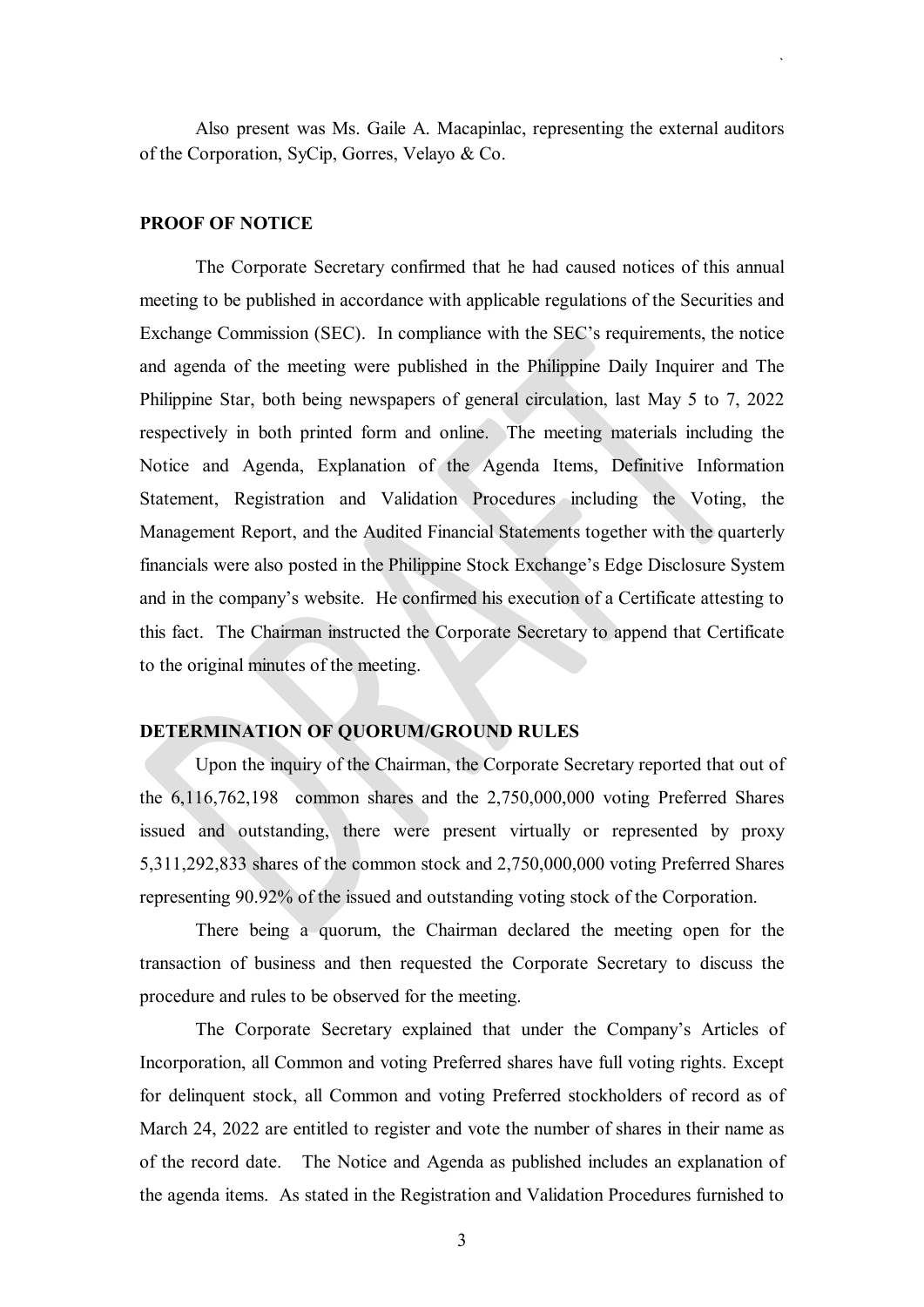the stockholders, a validation of the stockholders was conducted from May 4, 2022 to May 16, 2022.

`

Qualified stockholders and proxies who successfully registered and validated for the meeting were sent a confirmation through email and the links for them to be able to attend the virtual Annual Stockholders Meeting and to cast their vote on or before May 16, 2022 through a secure online voting platform. This online voting platform contains the items for approval as indicated in the agenda set out in the notice. The proposed resolution for each of these will be shown on the screen during the course of the meeting.

For items other than the election of directors, the stockholders had the option to either vote in favor of or against a matter for approval, or to abstain.

For the election of directors, the stockholders had the option to vote their shares for each of the nominees, not vote for any nominee, or vote for one or some nominees only, in such number of shares as the stockholders prefer; provided that the total number of votes cast does not exceed the number of shares owned by them multiplied by the number of directors to be elected.

Votes received through electronic voting or voting *in absentia* and votes cast through proxies were tabulated by the Office of the Corporate Secretary and validated by Rizal Commercial Banking Corporation (RCBC) Stock Transfer Processing Section. The results of the voting, with full details of the affirmative and negative votes, as well as abstentions, will be reflected in the minutes of this meeting.

Questions and comments were allowed to be submitted during registration and until May 24, 2022. The Corporate Secretary stated that the Corporation will endeavor to respond to all questions within the time allowed.

The manner of voting shall be non-cumulative, except as to the election of directors. Each stockholder shall have one vote for each share entitled to vote and registered in his name. The vote of the stockholders representing at least a majority of the shares present or represented at the meeting will be sufficient to approve any of the matters for approval.

In the election of directors, cumulative voting shall be allowed and the top eleven nominees with the most number of votes will be elected as directors.

This participation and voting procedures are also contained in the Definitive Information Statement, accessible to all stockholders through the Company's website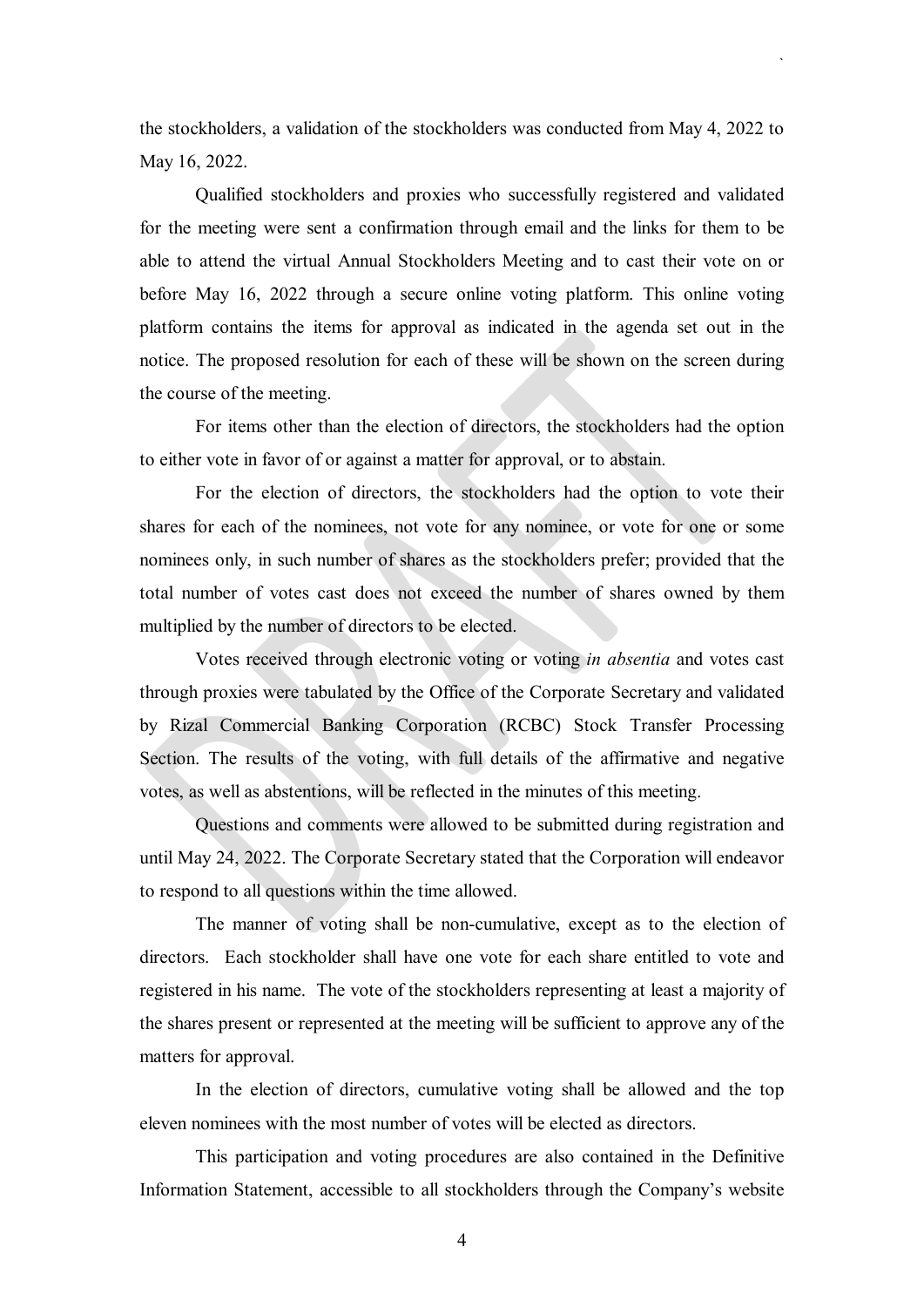and Annual Stockholders' Meeting portal as well as on the EDGE disclosure system of the Philippine Stock Exchange. The Corporate Secretary reminded everyone that the meeting was being recorded, both video and audio. Except for the designated speakers and presenters, the microphones of the other attendees have been muted.

`

# **APPROVAL OF MINUTES OF THE PREVIOUS MEETING**

The Chairman said that the next order of business was the approval of the minutes of the previous stockholders meeting. He requested the Corporate Secretary to read the proposed resolution in this regard.

The Corporate Secretary stated that an electronic copy of the draft minutes of the Annual Stockholders' Meeting held last June 30, 2021 had been made available at the company's website and Management proposed the approval of the following resolution by the stockholders:

*"RESOLVED, that the stockholders of Rockwell Land Corporation hereby approve the minutes of the Annual Stockholders' Meeting held on June 30, 2021."*

The Corporate Secretary stated that the Company received votes or proxies representing 8,061,270,140 shares or 99.99% of the shares present or represented in this meeting and which voted in favor of the approval of the minutes of the last Annual Stockholders' Meeting, 0 shares voted against, and 22,693 shares abstained. This was noted by the Chairman who declared the resolution approved.

The Chairman stated that the next item on the agenda was the Chairman's Report and the Management Report for the year ended December 31, 2021. After his report, this will be followed by the report of the President, Mr. Nestor J. Padilla.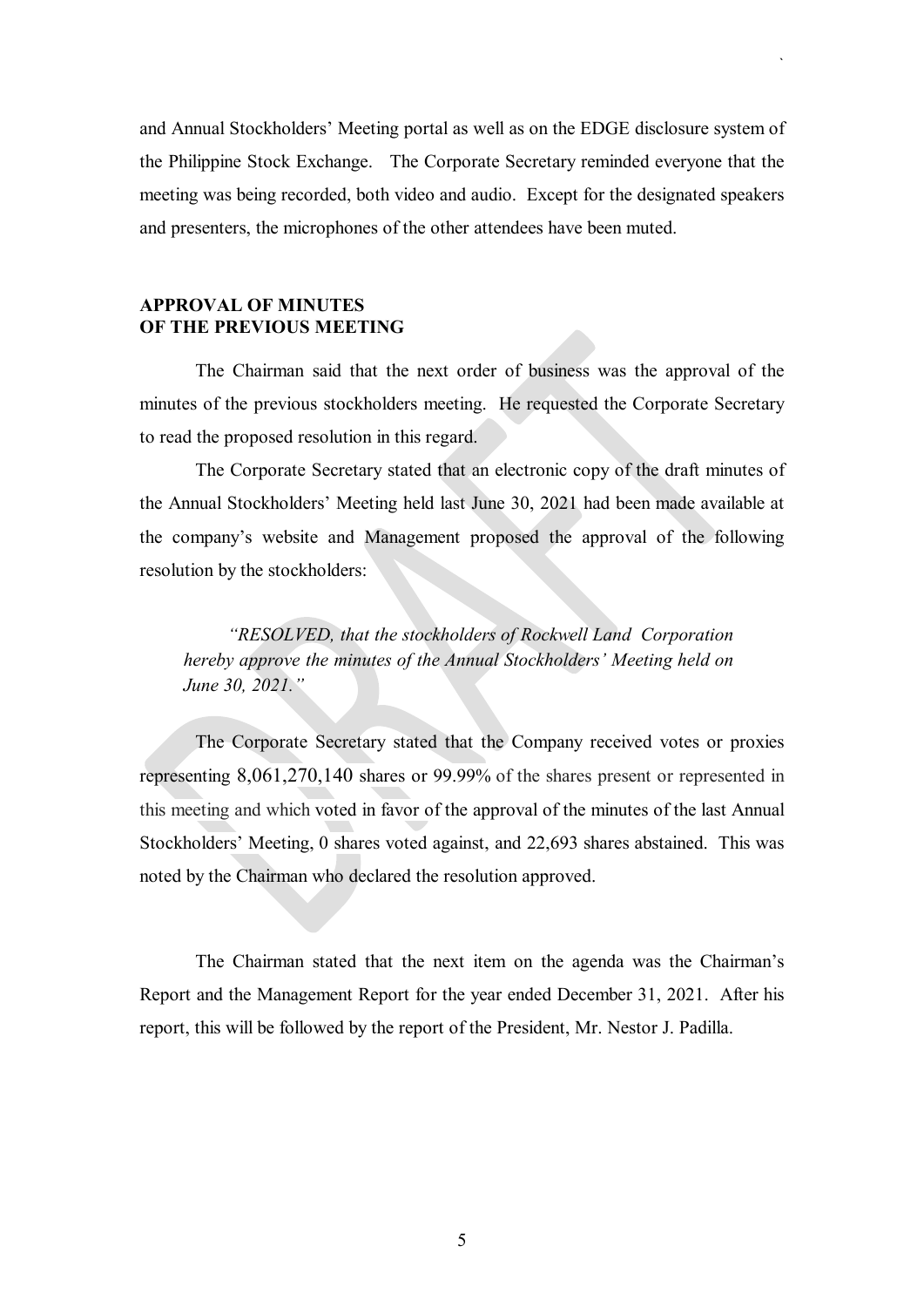## **THE CHAIRMAN'S REPORT**

The Chairman then rendered his annual report, thus -

Good Morning fellow Shareholders!

After a year of persevering, we entered 2021 with a renewed sense of purpose and the will to rise above the challenges that begot us. I am most honored to witness the display of strength, unity, and business excellence that has pushed our company towards a continuous recovery.

`

We ended 2021 with a net income after tax that was 52% higher than 2020, which was no small feat given the ongoing pandemic. In fact, instead of heeding to caution, Rockwell introduced 10 new projects and marked our biggest year in terms of launches thus far. These include tasteful communities like Rockwell Center Nepo, Angeles, Nara residential lots in Bacolod, and The Balmori Suites in Makati, among others. Even in this time, we also set out to cater to fellow Filipinos living abroad and offer them the quality homes they deserve upon returning to the Philippines. Our team then courageously went to the United States, despite lockdowns and constantly changing restrictions.

Fueled by confidence for the goals we set out to reach, our people displayed bravery as they sought to overcome any obstacles that came their way. This was no different when the super typhoon Odette struck Cebu and its neighboring provinces. Our on-ground teams sustained operations and ensured the continuous supply of power and water for the safety of our residents, clients, and staff. We remained true to our nature of service, and it was a testament to our promise of delivering even in times of crisis.

We continue building on our progressive pace and look forward to more projects in the pipeline this year. Growing our footprint in Visayas will be the 2.8-hectare Rockwell IPI in Cebu, in partnership with International Pharmaceuticals, Inc. We also launch Rockwell Center Bacolod—a 30-hectare development that is set to be the next preferred mixed-used business district in Western Visayas. Here we first introduce the Rockwell Business Park, which will create opportunities not only for investments but jobs as well. Residential and retail spaces will then complete this new Rockwell Center.

These truly would not be possible without the dedication to persevere through trials, and the commitment to uphold the quality of life we purvey. Through this we were able to thrive despite the challenges and now look forward to more successes. We thank you for your unwavering trust in our brand and look forward to having you with us as we continue on.

Maraming Salamat!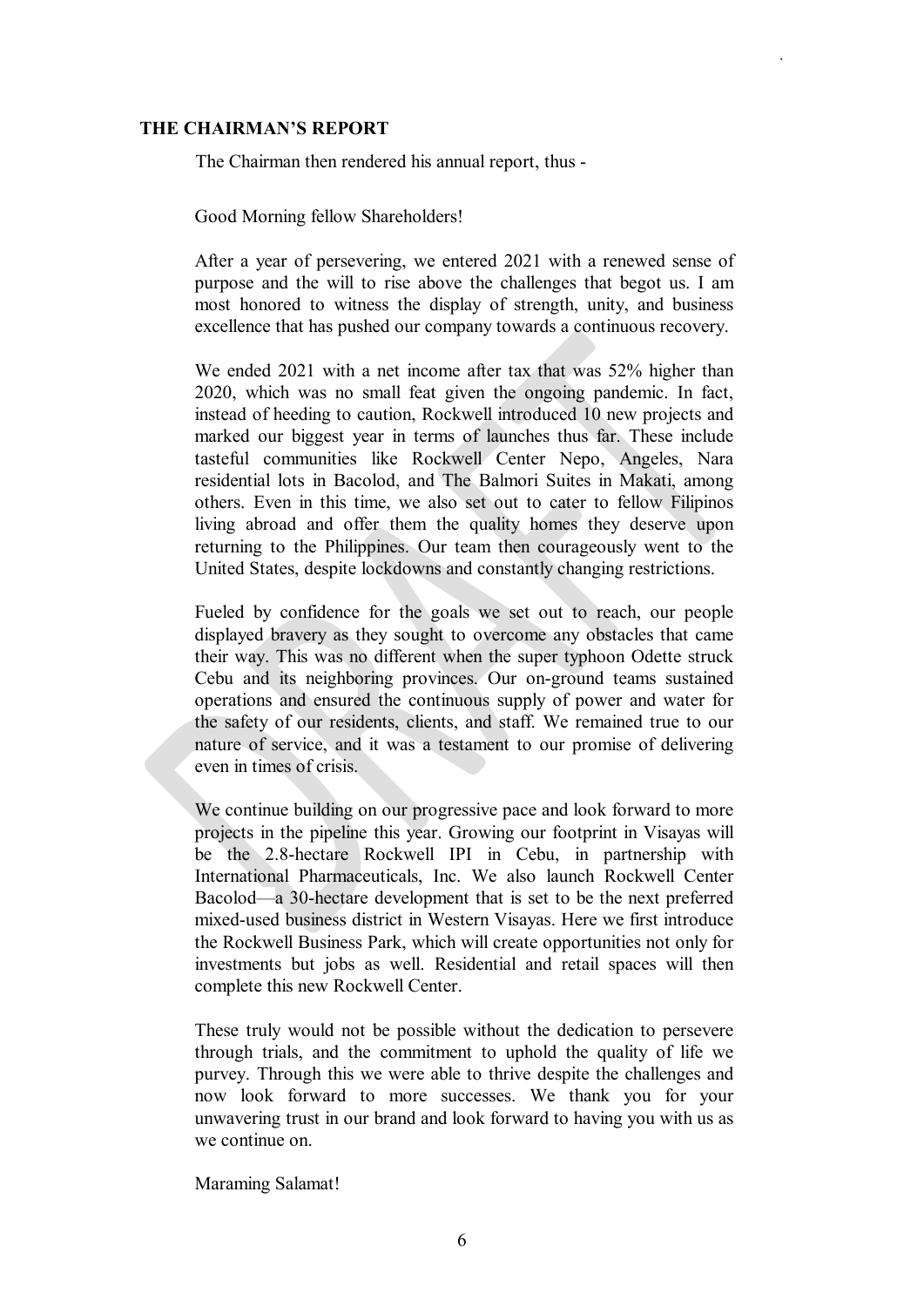The Chairman thereupon called on Mr. Nestor J. Padilla, President, to render his report.

`

### **THE PRESIDENT'S REPORT**

Mr. Nestor J. Padilla, President of the Corporation, after being given the floor, rendered his report, thus -

#### **President's Message – 2022 Rockwell Land ASM**

Good Morning fellow Shareholders!

We started 2021 with recovery in mind and that's how we lived out the next 12 months. Challenges found their way in but we didn't allow ourselves to be overwhelmed.

Instead, the unyielding spirits of your employees kept us directed towards our vision.

The crisis left us unfazed as we chose to not let uncertainties prevail over the many growth plans, we have for our present and future communities. Had we allowed ourselves to be led on by fear of the pandemic, we would not have been able to focus on our mission – our mission of providing delightful memorable experiences.

On the path to what some may think is an unthinkable normal, we believed our duty was to continue to create safer lifestyles and spaces as fast as we could, to recover. Your resilient employees unfalteringly serviced members of our community despite risks. This included being part of vaccinating over 15,000, through a partnership with the Makati Local Government Unit.

# **A GENTLE YET FIERCE LIGHT**

While there were many instances when recovery seemed far off, with the emergence of surges and stricter quarantine measures, we remained determined to finish the year strong. We saw a 52% increase versus previous year in our 2021 NIAT to Parent of Php 1.6 billion. There were also significant increases in our revenue and EBITDA, reaching Php 12.7 billion and Php 4.4 billion, respectively.

As the market grew more optimistic, we are grateful for their continued trust in the Rockwell brand. Reservation sales reached Php 13.9 billion.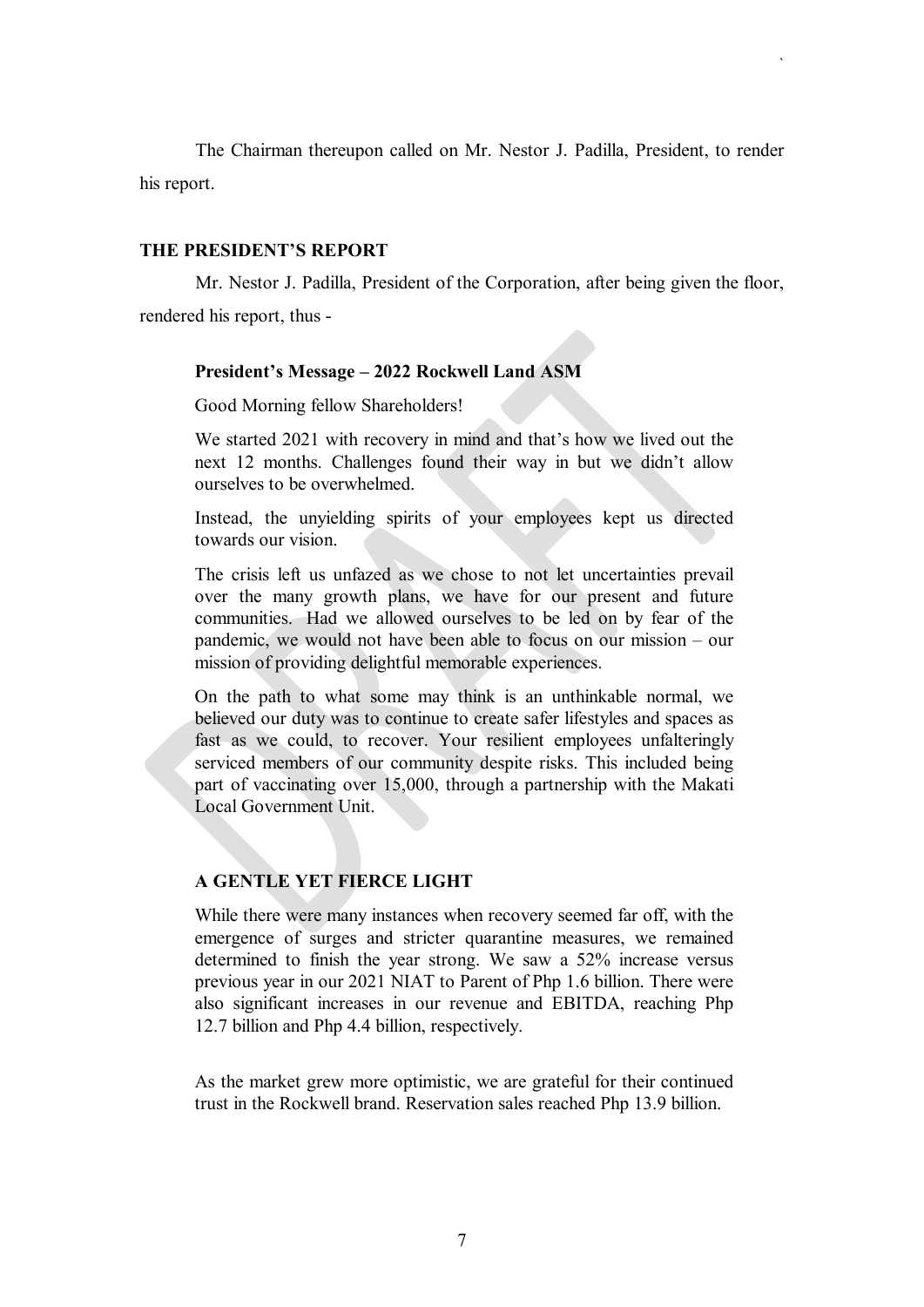Rockwell Workspaces' leasing revenue remained stable, mainly due to increased rental rates from renewals, and with no significant change in occupancy.

`

Retail ended strong when more customers went back to the mall, especially during the Christmas holidays. The Christmas Raffle made a strong comeback. It was the mall's most successful one ever with an increase of 12% in raffle entries.

We ended 2021 with retail sales reaching more than 80% of prepandemic level and with foot traffic in December reaching an all-time high since the pandemic started.

## **ANOTHER YEAR OF BRILLIANT MILESTONES**

2021 was a year of launches as we introduced 10 new projects, located in 7 different cities, amounting to a historical high of Php 23.5 billion in development revenues.

We launched 2 new projects in our flagship mixed-use community in Makati.

The Balmori Suites, at the heart of Rockwell Center and with direct access to Power Plant Mall, will be the future home to the most discerning clientele.

We also introduced 1 Proscenium, a new premium work spaces with open outdoor spaces for employees to enjoy.

Our first high-end, high-rise project in Quezon City, The Arton by Rockwell, launched Arton East in June 2021. This tower will have spectacular views of the Sierra Madre.

The Arton community will also start by the second half of 2022 as we begin handover of units in Arton West, the first tower.

Rockwell South at Carmelray, our first premium horizontal development in Calamba, Laguna, remains very attractive to the market. Cluster 3 which was launched last November sold almost 90% in just 4 months. We start handing over lots in July this year and we are excited to build our first community in Laguna.

Terreno South in Lipa City, Batangas remains a very popular choice for lot owners who aspire for refreshing weather and a nature-inspired development. Succeeding phases will be launched simultaneously this year offering bigger lot cuts that range from 250-400 square meters.

In Angeles we have a joint venture with the Nepomuceno Family. A 4.5 hectare new mixed-use community.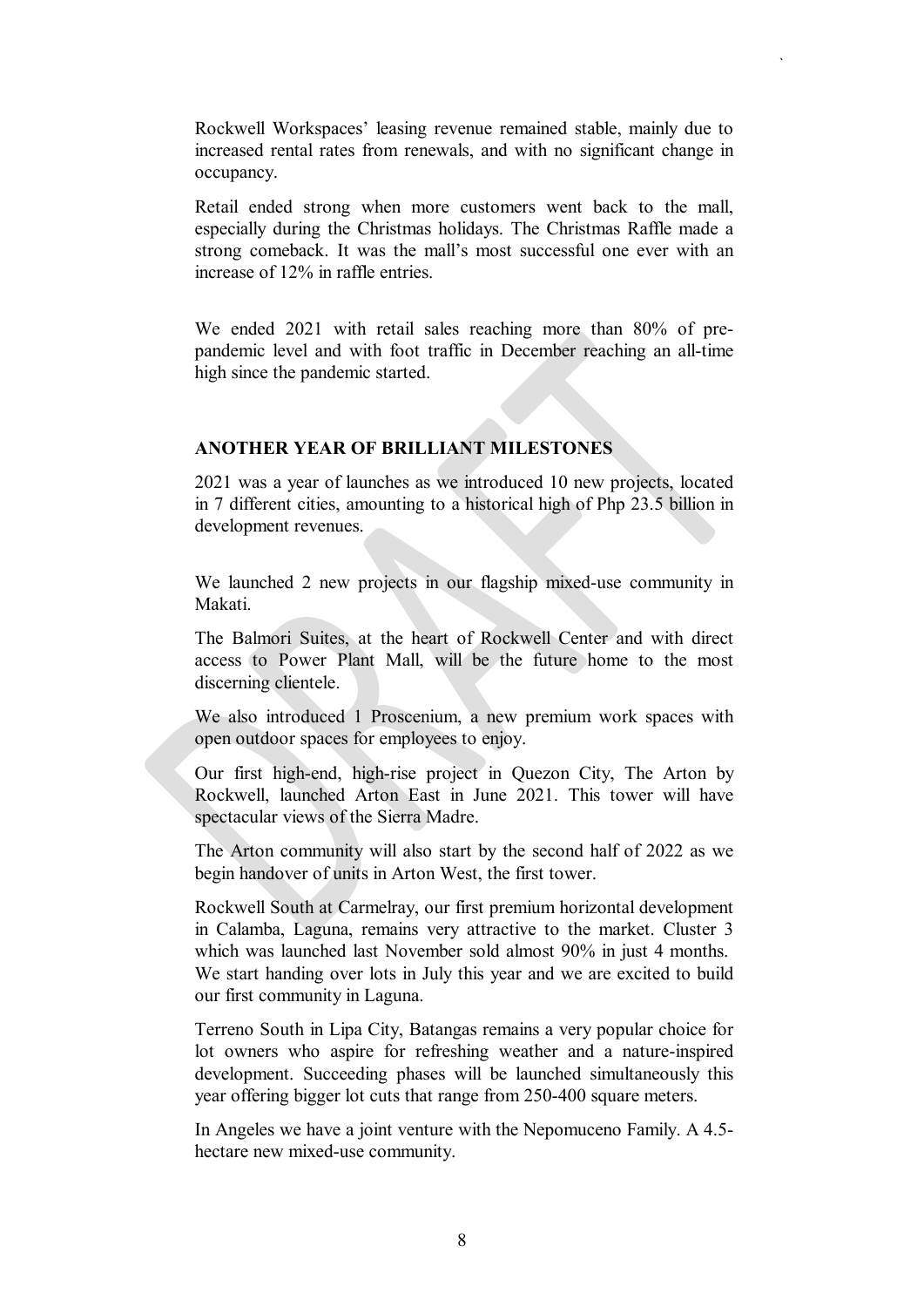The Manansala, its first residential tower received very good reception with buyers from Pampanga, Manila, and even abroad making it almost 70% sold by year end. In the middle of the community will be the first Power Plant Mall outside of Makati.

`

In Cebu, our communities continue to thrive with 2 new residential areas.

In 32 Sanson, we launched Sillion, last March 2021.

Our first beachfront development in Mactan, Aruga Resort and Residences, is doing very well and so are The villas which are just a few meters away from the shore.

We continue to bring the Rockwell touch to Bacolod through Nara Residences, with two mid-rise condominiums. And last October we launched Nara Residential lots, another premium residential offering.

# **RADIANT NEW DAYS AHEAD**

This year, we will expand our reach in Makati, Cebu and Bacolod.

We plan to add to the skyline of Rockwell Center Makati the 48 story Edades West. Situated alongside the premium towers in the West Block, the new rare residential tower will feature low density floors with expansive balconies.

A new Rockwell project will rise in the heart of Cebu City with Rockwell IPI Cebu. This 2.8-hectare joint venture with International Pharmaceuticals, Inc. will form a community with residential towers, workspaces, and a retail area.

Then we have the 30-hectare Rockwell Center Bacolod. This masterplanned community brings together the design vision of Carlos Ott, our Proscenium architect and master planner and Jun Rodriguez, the architect of several Rockwell projects.

This sprawling neighborhood will be comprised of residential areas, commercial spaces and a Power Plant Mall. To start off the community, the Rockwell Business Park, to be launched this year, will offer commercial lots for investors.

## **A Shining Spirit to Evolve**

In this environment of rising challenges, we only choose to face it headstrong. We continue to optimistically persevere because we believe that it's not about getting back to a pre-pandemic scenario. Instead, we want to take this opportunity to transform and evolve the way we do things, and ultimately, the way we serve our communities and stakeholders.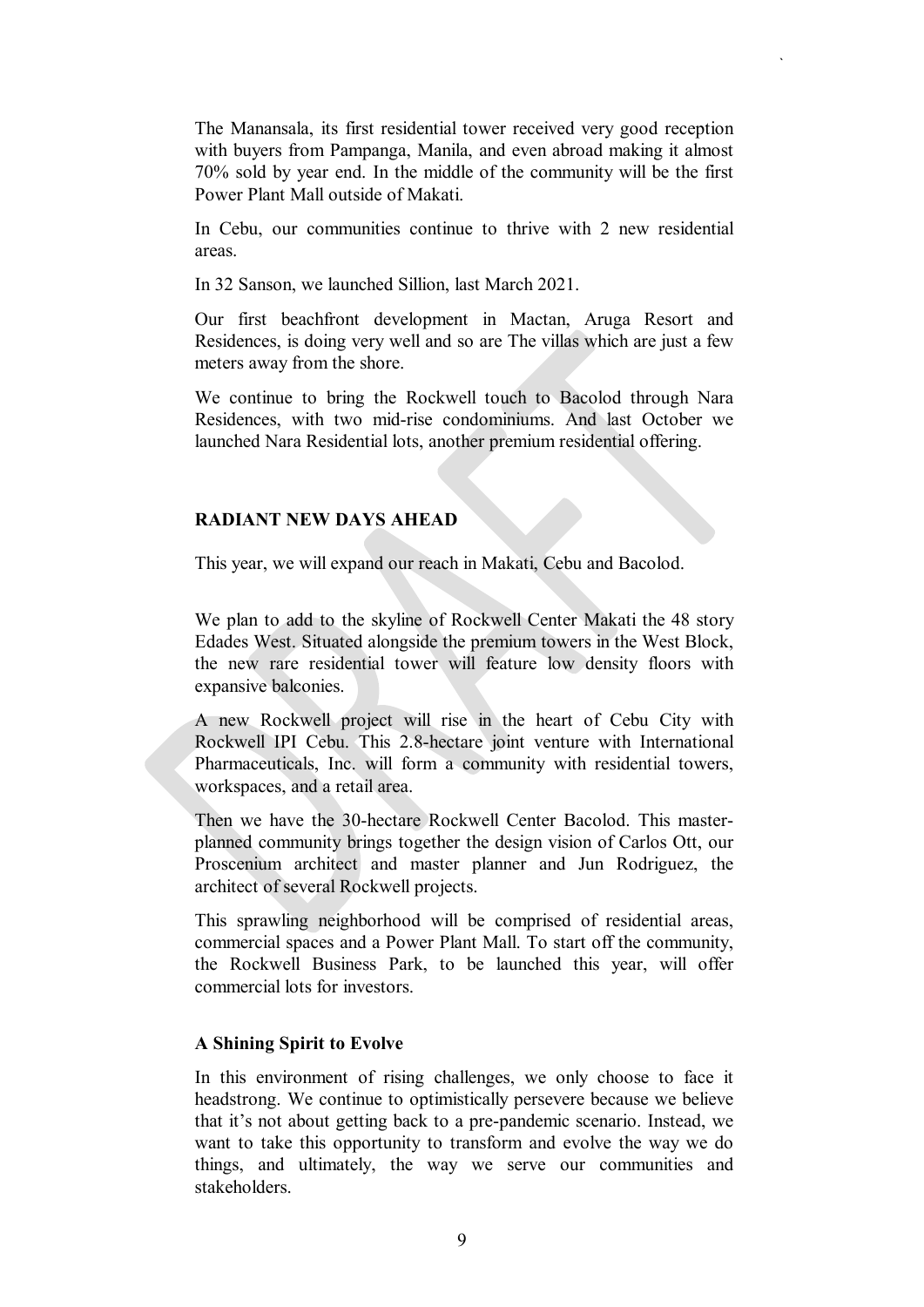With your confidence and support, we will adapt and move forward. We will take on every emerging opportunity to better lives, and we will not cease to create lifestyles that will impact many.

`

Maraming Salamat to all of you and Good Morning!

# **PRESENTATION & APPROVAL OF THE MANAGEMENT REPORTS AND RATIFICATION OF THE BOARD APPROVAL OF THE AUDITED FINANCIAL STATEMENTS FOR THE PERIOD ENDED DECEMBER 31, 2021**

The Chairman stated that copies of the management report, which includes the audited financial statements for the calendar year ending December 31, 2021, were duly published and made available to the stockholders prior to the meeting. He opened the floor to questions and requested that Corporate Secretary to discuss this further.

The Corporate Secretary stated that the management report and the financial statements include all pertinent actions undertaken during the year as well as the activities and performance of the subsidiaries and affiliates. He explained that the Board of Directors approved the audited financial statements last April 1, 2022. In connection with the meeting, the Company had requested its valued stockholders to submit their questions through a designated on-line link. The management was prepared to clarify or elaborate on any matter reflected in the management report and the financial statements. He also said that the external auditors were also present to explain as may be necessary.

He said that the Company received two questions from a stockholder, Ms. Lida Granados. The first question was: "Is the shift to a hybrid set up for most companies affecting Rockwell's office projects?"

The Chairman called on the Vice President for Office Development, Mr. Jesse S. Tan, to answer the question. Mr. Tan responded that the Company believes that the hybrid work set up will affect the office take-up in the near term. Companies are now focusing on trying to reduce their operating costs. With the unprecedented vacancy in Metro Manila reaching to about 17%, this has already affected the market rental rates. However, it is still encouraging to see that there are still some tenants especially the BPO industry looking to take up more office space in the future. Currently, the Company's occupancy rate across the office projects is at 96% as of 2021.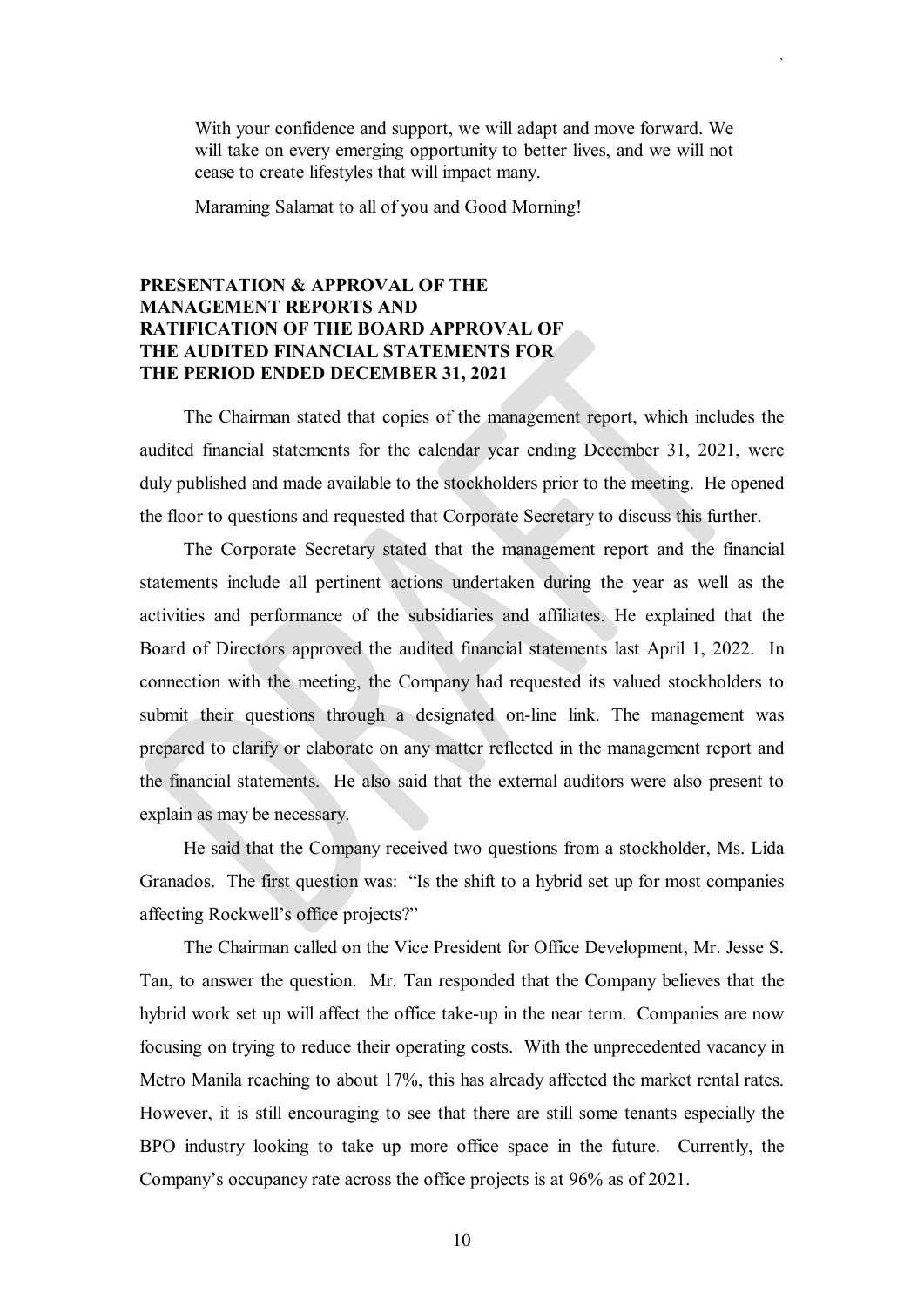The Corporate Secretary said that the second question was: "How have your overall strategies changed in response to the pandemic and other shocks?"

`

The Chairman called on the Chief Revenue Officer, Ms. Valerie Jane L. Soliven, to answer the question. Ms. Soliven stated that the recent crisis has pushed Rockwell to explore other opportunities and business models in the market. It is now more aggressive with Rockwell Horizontals as this segment performed really well during the pandemic. As mentioned by the Chairman and the President earlier, the Company de-risked its portfolio by expanding geographically from north Luzon to Western Visayas. The Company believes that the environment will continue to be uncertain and volatile, but it also believes that there will always be demand for quality service and products which the clients say are the Company's edge. So it will stay true to its brand promise of creating beyond ordinary communities moving forward.

The Corporate Secretary then stated that if there were any more questions after the deadline or during the meeting, these can be sent to  $2022$ asm $@$ rockwell.com.ph and the Company will endeavor to respond to these questions as well.

The Chairman said that he trusts that the stockholders would find the answers satisfactory and requested the Corporate Secretary to read the proposed resolution with respect to the financial statements, the reports and the voting results.

The Corporate Secretary stated that Management proposed the approval of the following resolution by the stockholders:

*"RESOLVED, That the stockholders of Rockwell Land Corporation (the 'Corporation'):* 

- *(i) confirm, approve, and ratify, as they hereby do confirm, approve and ratify, the Board of Directors' approval of the Audited Financial Statements of the Corporation for the period ended December 31, 2021; and*
- *(ii) approve, as they hereby do approve, the management reports covering the calendar year ending December 31, 2021."*

The Corporate Secretary stated that the Company received votes or proxies 8,061,270,140 shares or 99.99% of the shares present or represented in this meeting and which voted in favor of the approval of the management reports and audited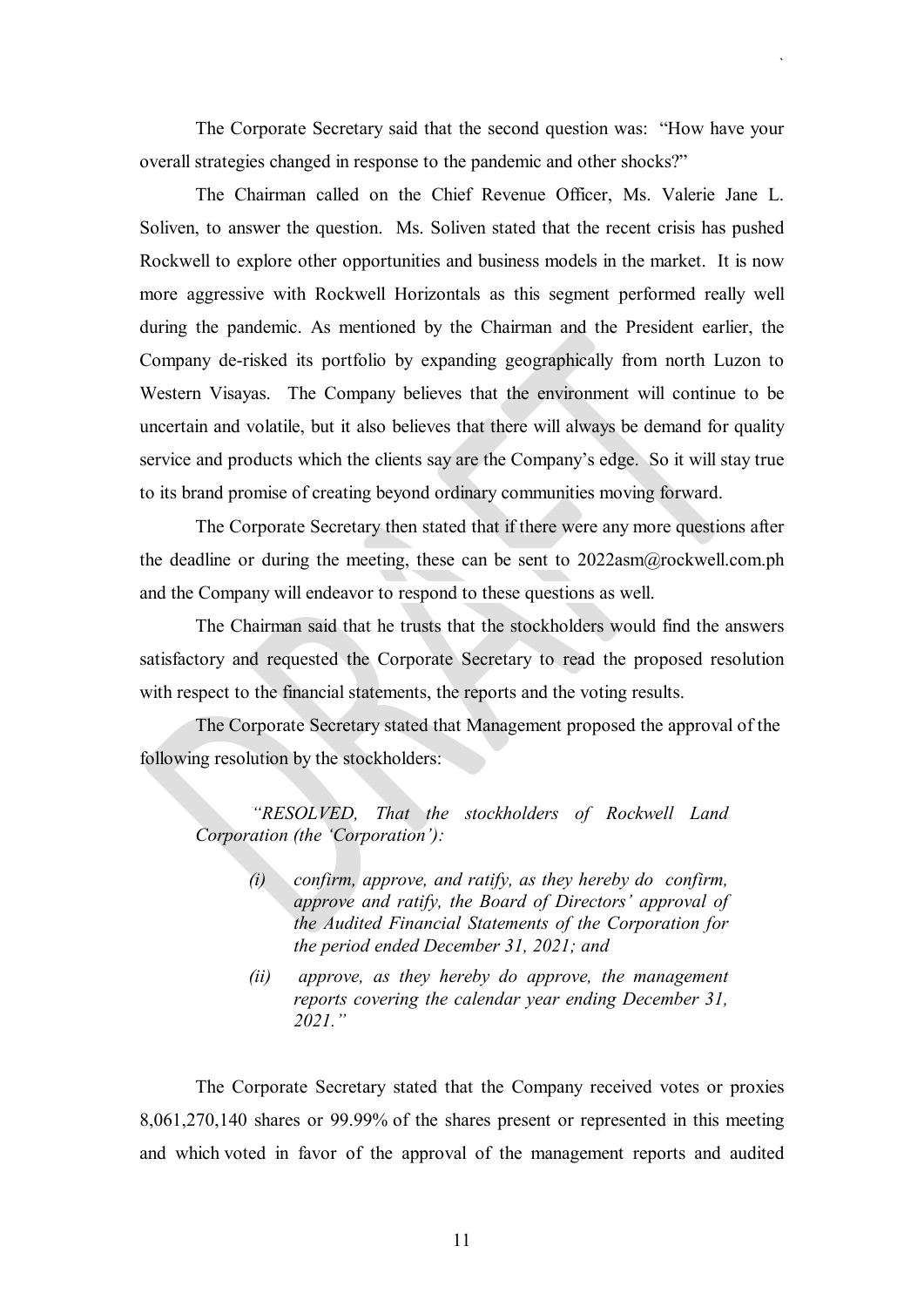financial statements, 0 shares voted against, and 22,693 shares abstained. This was noted by the Chairman and who declared the resolution approved.

`

# **RATIFICATION OF THE ACTS OF THE BOARD, THE COMMITTEES AND OF THE MANAGEMENT OF THE CORPORATION**

The Chairman said that the next item in the agenda was the ratification of the acts of the Board of Directors, the Committees and of the Management of the Corporation. He requested the Corporate Secretary to read the proposed resolution with respect to the foregoing and the voting results.

The Corporate Secretary stated that the actions affecting the business, operations, financial performance and decisions of the Corporation are also covered in the Information Statement, Management Report, Chairman and President's Reports and in the discussions in this meeting. Management proposed the approval of the following resolution by the stockholders:

*"RESOLVED, That all resolutions and acts of the Board of Directors, its Committees, as well as the acts and contracts entered into by the Management of Rockwell Land Corporation during the calendar year ended December 31, 2021, and up to the date of this Annual Stockholders Meeting, and the Chairman and President's Reports, be, as they are hereby, confirmed, ratified and approved by the stockholders."*

The Corporate Secretary stated that the Company received votes or proxies representing 8,061,270,140 shares or 99.99% of the shares present or represented in this meeting and which voted in favor of the confirmation, ratification and approval of the acts of the Board of Directors, its Committees and of the Management during the calendar year ended December 31, 2021 and up to the date of this meeting as well as the Chairman and the President's Reports rendered today, 0 shares voted against and 22,693 shares abstained. This was noted by the Chairman and who declared the resolution approved.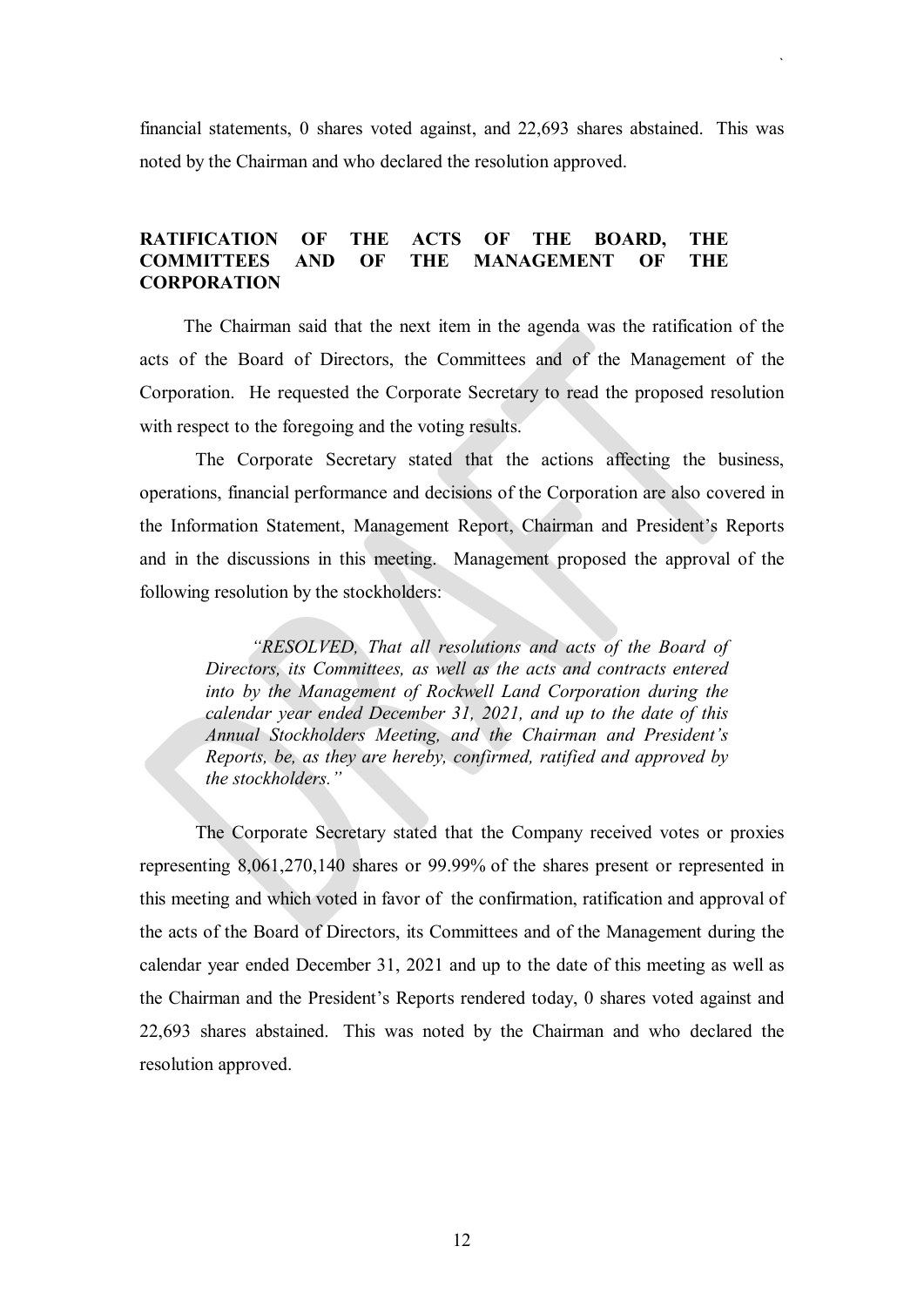## **ELECTION OF DIRECTORS**

The Chairman said that the next item in the agenda was the election of directors of the Corporation for the ensuing year with eleven (11) seats in the Board to be filled.

`

The Corporate Secretary said that in accordance with the By-laws and Manual for Corporate Governance, the following have been qualified and nominated as Directors of the Corporation for the ensuing year:

> Mr. Oscar M. Lopez Amb. Manuel M. Lopez Mr. Federico R. Lopez Mr. Benjamin R. Lopez Mr. Miguel Ernesto L. Lopez Mr. Nestor J. Padilla Mr. Francis Giles B. Puno Mr. Jose Valentin A. Pantangco, Jr. Mr. Oscar J. Hilado Mr. Monico V. Jacob Amb. Albert F. Del Rosario

He advised that Messrs. Hilado, Jacob and Del Rosario are being nominated as independent directors. The directors' qualifications and professional experience are all discussed in the Information Statement.

With respect to the votes cast, each director received at least 99.99% of the votes. The Corporate Secretary certified that the board directors so nominated have received the requisite votes for election without prejudice to a final tabulation to be made part of the records.

The Chairman formally declared the said nominated stockholders to be the duly elected members of the Board of Directors, to serve as such for the ensuing year and until their successors are duly elected and qualified.